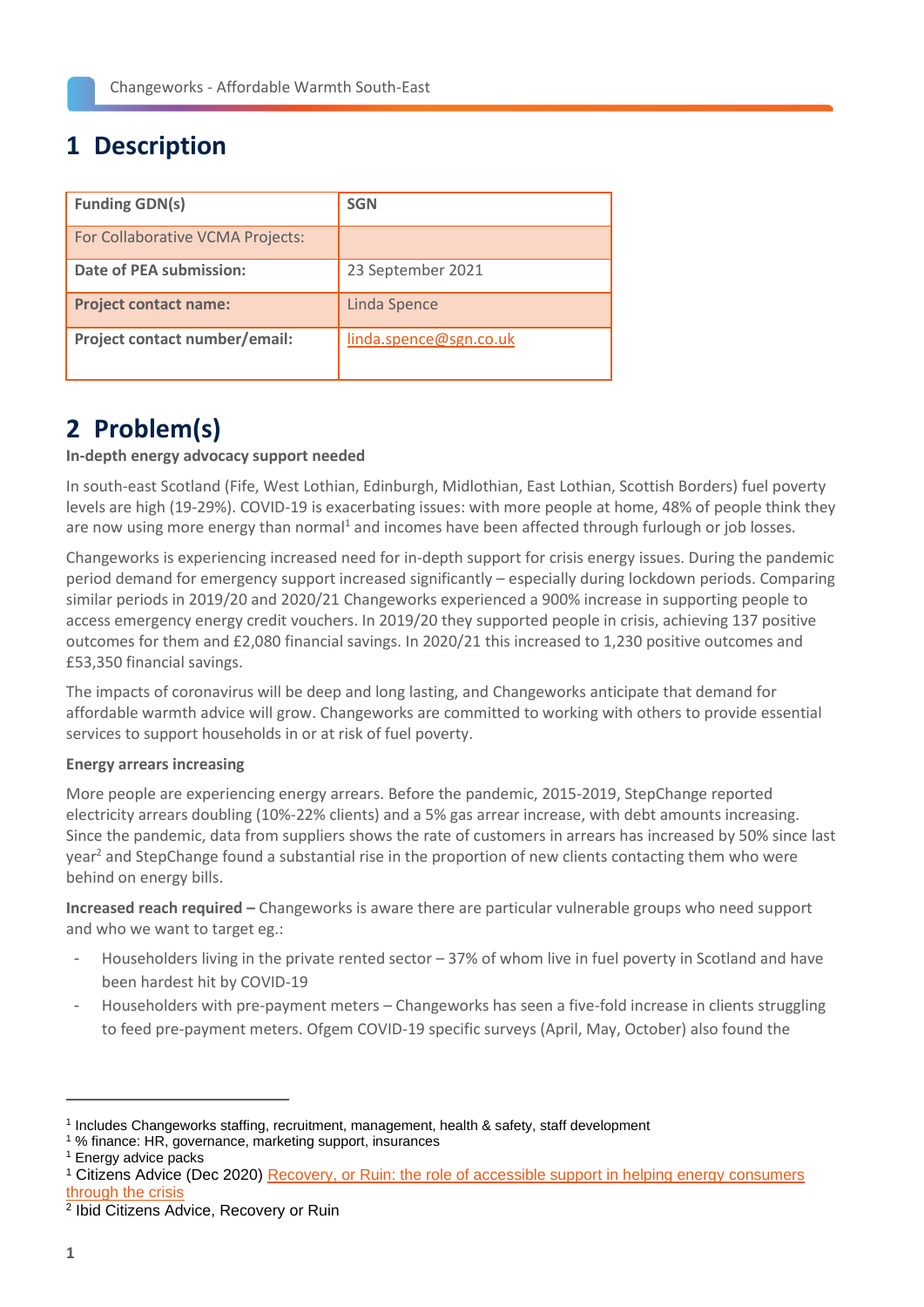percentage of respondents worried that they would not be able to pay their prepayment meters due to income loss increased from 16% to 37% over the pandemic period.

- The 'debt vulnerable' – Typically women, younger people, single parents, renters, and people with poor mental health.

#### **Protecting vulnerable or low-income households from carbon monoxide poisoning**

There is a direct correlation between fuel poverty and carbon monoxide poisoning. Lower income householders are often reliant on older boilers, older heaters or even gas stoves or cookers to heat their homes. National Energy Action and Gas Safety Trust research found 35% of low income and vulnerable households surveyed exceeded the 10ppm threshold for carbon monoxide levels.<sup>3</sup> People living in deprived areas are also less likely to own an audible CO alarm than homes in non-deprived areas, further increasing the risk of CO poisoning.<sup>4</sup> Older people, pregnant women, and young children have also been found to be particularly vulnerable to CO poisoning, spending more time at home and with a need to stay warm, resulting using the heating more regularly.<sup>5</sup> Social tenants are less at risk due to RSL requirements for annual gas safety checks and higher energy efficiency standards.

In partnership with SGN and SPEN we are delivering a holistic package of support services in the areas most affected in the South-East of Scotland which includes mental health and new partnership with Step Change.

## **3 Scope and Objectives**

Affordable Warmth Advocacy's aim is to empower up to 2,850 vulnerable energy consumers living in fuel poverty crises across south-east Scotland to be affordably warm and safe from the dangers of CO.

#### **Objectives**

- Meet unprecedented need for in-depth energy advocacy.
- Support those in fuel poverty crises to tackle its root causes e.g. high energy costs, low income, poor energy efficiency of the home/ customer behaviours.
- Reach those in need awareness raising of fuel poverty, energy advice, CO dangers and water efficiency – working with partners, maximising 100+ referral network, promotion activity.
- Work with others so that service users access additional support through joined-up customer journeys, e.g. Home Energy Scotland, StepChange, Age Scotland, One Parent Family Scotland, and mental health support charity referrals.

## **4 Why the Project is being funded through the VCMA**

This project will provide support to consumers in Vulnerable Situations to tackle fuel poverty issues and to address CO safety issues resulting in positive Social Return on Investment. The project will provide holistic energy efficiency advice and awareness of the dangers of CO, tailored to the needs of each householder to support energy safeguarding and reduce the risk of harm caused by CO. The project will work collaboratively with expert agencies to maximise positive impacts and deliver defined outcomes for individuals. The project will also put together forums and one to one meetings with front line support workers to help provide more awareness in communities.

<sup>&</sup>lt;sup>3</sup> Cited on Safelincs blog (2020) [Carbon monoxide poisoning: who is most at risk?](https://www.safelincs.co.uk/blog/2020/11/17/carbon-monoxide-poisoning-who-is-most-at-risk/)

<sup>4</sup> Kokkarinen et al (2014) Investigation of audible carbon monoxide alarm ownership

<sup>5</sup> Ibid. Safelincs, Carbon monoxide poisoning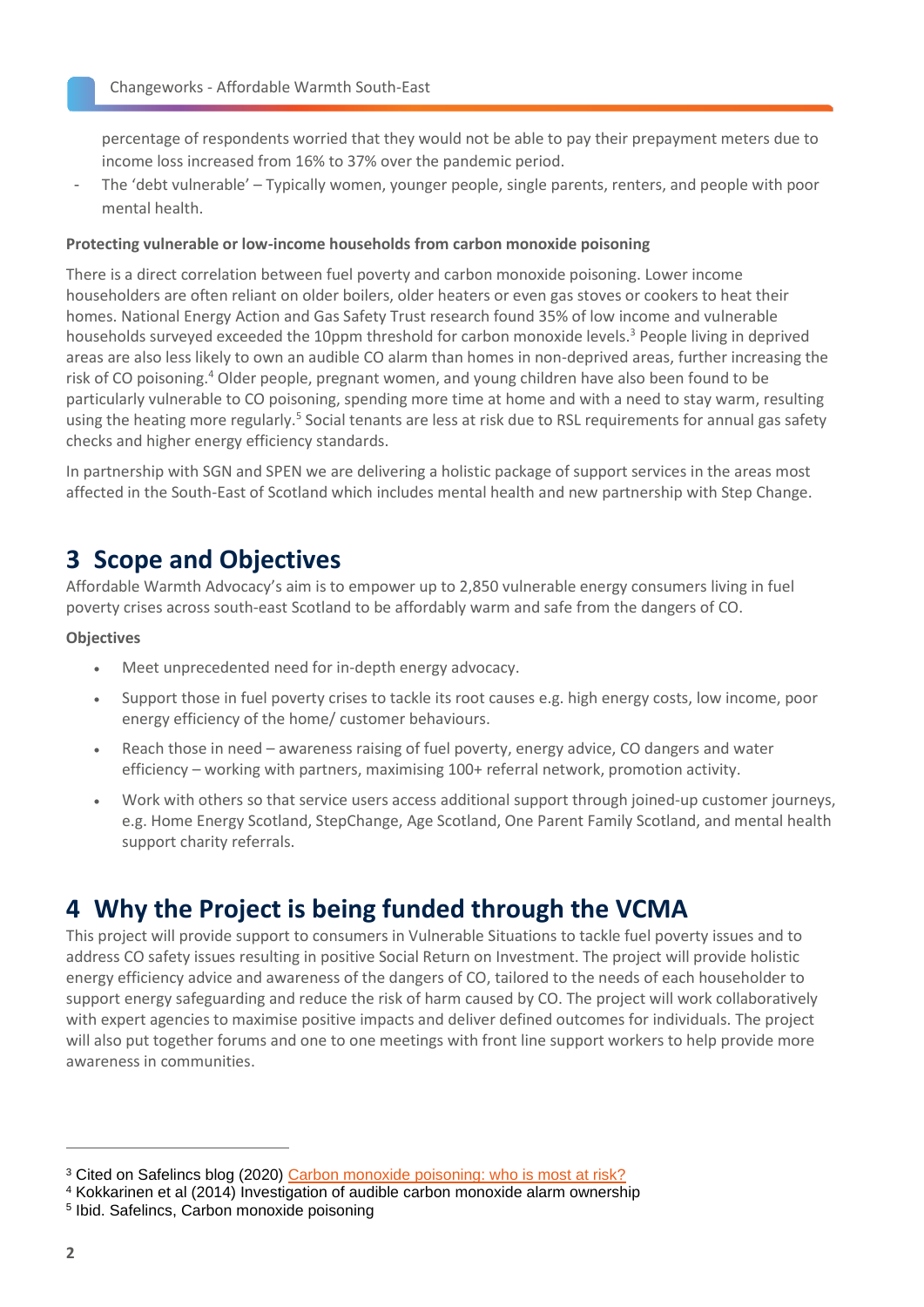### **4.1 VCMA Eligibility Criteria below**

This project supports people to use energy safely, affordably, and efficiently, targeting vulnerable households and delivering a positive social return on investment.

In order to qualify as a VCMA Project, a project must:

- a) have a positive, or a forecasted positive, Social Return on Investment (SROI) including for the gas consumers funding the VCMA Project.
- b) either:
	- i. provide support to consumers in Vulnerable Situations and relate to energy safeguarding, or
	- ii. provide awareness of the dangers of CO, or
	- iii. reduce the risk of harm caused by CO;
- c) have defined outcomes and the associated actions to achieve these;
- d) go beyond activities that are funded through other price control mechanism(s) or required through licence obligations; and
- e) not be delivered through other external funding sources directly accessed by a GDN, including through other government (national, devolved, or local) funding.

## **5 Evidence of stakeholder/customer support**

Changeworks knows from their experience; delivering affordable warmth services, engaging with stakeholders, and from research they conducted on energy debt for the Energy Consumer Commission (ECC) in March 2021 that in-depth support is required to tackle emerging crises trends:

### **5.1 Changeworks stakeholder engagement and feedback**

Changeworks has found the people they are supporting that are struggling with energy costs have been plunged deeper into crisis, while others are experiencing challenges for the first time. Changeworks saw a 900% increase in people needing emergency assistance comparing 2019/20 and 2020/21 data. For instance, in the last 2.5 weeks of 2020/21 their Affordable Warmth Team achieved £78,300 savings for service users through applications to Home Heating Support fund and Social Housing Support Fund – a big proportion used for fuel debt. From speaking to vulnerable people living with fuel poverty crises we know many would not have been able to tackle their issues without in-depth support and advocacy.

*"At the beginning I was getting bills and couldn't manage it. I struggle to absorb certain information. I was so anxious. Without [the Advisor's] help we would not have known about credit vouchers – this*  was really, really helpful for us for the month. I did not even know that I could change suppliers. I find it *easier with things demonstrated rather than written down. It helps when you are struggling to have someone there to help."* 

*"Scottish Power bill for £4,000 and threatened by court action. The Advisor supported me to get all sorted – he did things I couldn't have done. I got a refund. He dealt with it brilliantly, and I am now set up so that everything is manageable, I have a good payment plan, and I have managed to keep on top of everything."*

Changeworks energy debt research included interviews with advice and community groups, energy suppliers and householders with first-hand experience of energy debt. They found COVID-19 is having disproportionate impacts on particularly low-income households – women, younger people, single parents, and renters – since they are more likely to experience furlough, job losses and reduced hours. Interviewees also recognised mental health as being impacted by COVID-19 and having an intensifying impact on those experiencing debts. They were told by stakeholders that those with poor mental health are twice as likely to fall behind with some or all their bills, with reduced capacity to manage debts or seek support. One interviewee said: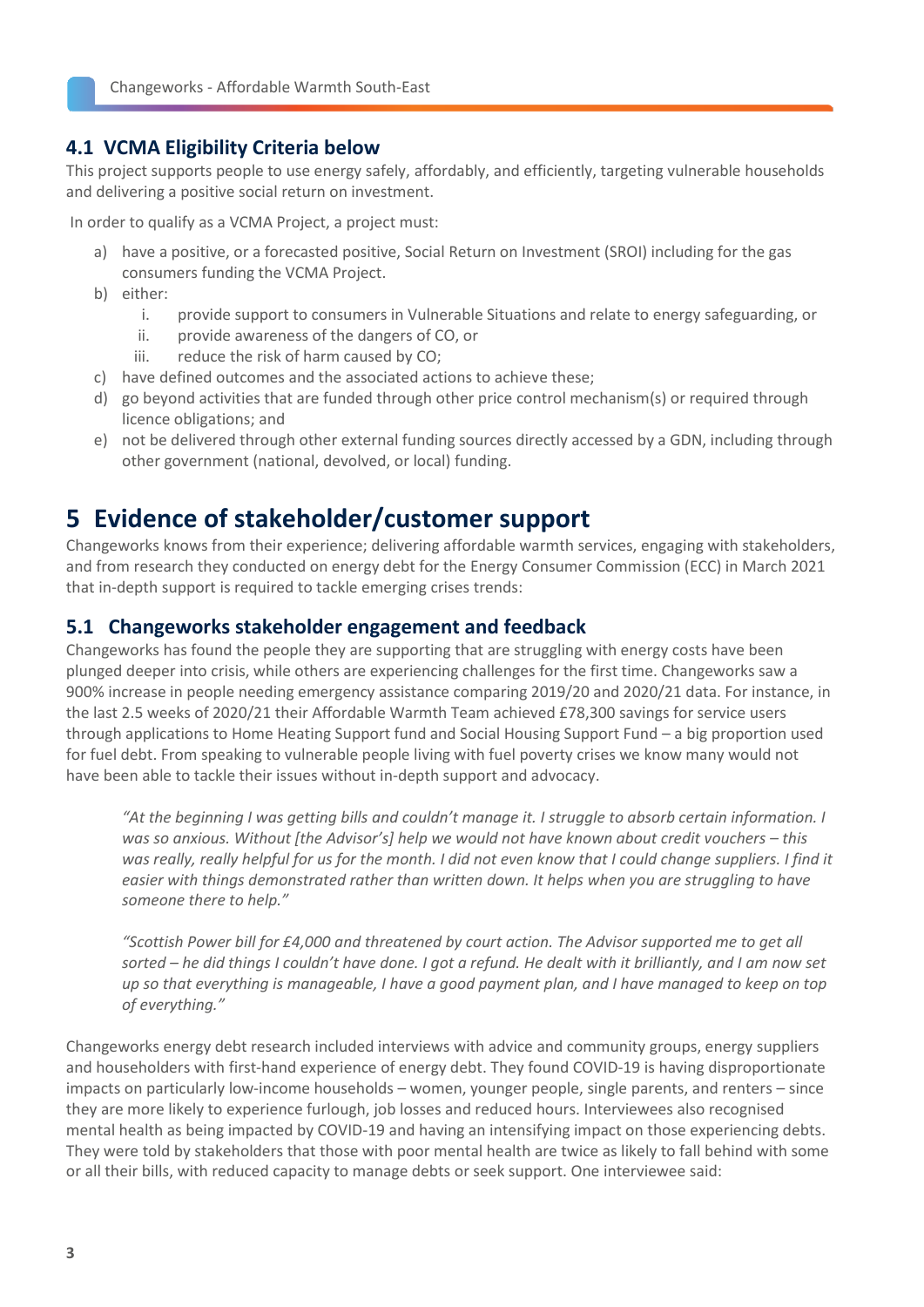*"I would say things are getting worse based on the growing number of enquiries year on year. […] We have seen a huge increase in people in need, people going into debt and being unable to afford their fuel. And the number who are self-disconnecting is rising. And so is debt, especially with electricity. It's kind of spiralling I'd say."* 

Research conclusions recommended in-depth support – partnership working, community engagement and inperson help – to be the most effective methods for energy debt related help.

*"It's not the cheapest way but it's by far the most effective way to provide support. What we want to do is make sure that any assistance isn't just a sticking plaster. What's vitally important is that we resolve their energy crisis, but we also equip them to manage it themselves in the future."* 

Advice organisation

- In 2020/21 our partners Home Energy Scotland had over 2,700 referrals in their South-east advice centre for fuel energy credit vouchers and a 107% increase in people on low incomes looking for support.
- Changeworks partners StepChange have also seen an increase in energy arrears since 2017. StepChange found 16% of their service users were behind on paying their gas bills, and the average amount of bill arrears grew from £531 to £637 for gas (2015-19)<sup>6</sup>. StepChange also shared their research on impacts that COVID-19 has had, and is having, on their service users<sup>7</sup> and their findings include a substantial rise in the proportion of new service users behind on utility bills, such as gas and electricity.

### **5.2 Moving Forward Together – Stakeholder Workshops held during 2018 and 2020**

Sharing our top 5 scenarios with our stakeholders during our engagement workshops in 2018, they agreed that providing essential emergency funding for customers in vulnerable circumstances should remain one of our top priorities due to the impact of Covid 19 on our most vulnerable customers in relation to affordability. In addition, our stakeholders wanted to see us approach affordability broader than 'gas', as customers who face financial hardship need support with all their utilities, and water, gas and electricity should be approached as essentials services.

### **5.3 Customer Engagement Group 2019/20**

Shaping our business plan to support customers in vulnerable circumstances we have committed to, over the 5-year price control, supporting over 250,000 vulnerable customers to use gas safely, affordably, and efficiently. We have a three-tiered approach and tier 1; 2 and 3 priorities include providing independent support to help vulnerable customers with access to affordable energy.

### **5.4 Vulnerable Steering Group**

During 2020/21 our Vulnerable Steering Group has helped us shape our vulnerability strategy and our priorities for GD2. For year 1 we prioritised key initiatives to support our most vulnerable customers and they recommended we work with established charities that support people most in need. It is with guidance and support from our dedicated Vulnerable Steering Group that SGN prioritise the regions in our geographic area that are most in need, and to support those most likely to need support from their utility company. One such group is those with critical and long-term health conditions. This approach has been endorsed by our strategic panel as it looks to provide a holistic and empowering service in partnership with other utilities and support organisations.

### **5.5 SGN RIIO GD2 Business Plan**

In the process of shaping our RIIO GD2 Business Plan we engaged stakeholders and customers about our plan to support 50,000 customers each year through a three-tiered approach, and what services/initiatives should be included within each of those tiers. During our Positive Impact round table event our

<sup>6</sup> StepChange (2020) *Scotland in the Red 2019 report* [\[WWW\]](https://www.stepchange.org/policy-and-research/personal-debt-statistics-in-the-uk/scotland-in-the-red-2019.aspx)

<sup>7</sup> StepChange (2020) *COVID-19 client data report* [\[WWW\]](https://www.stepchange.org/Portals/0/assets/pdf/covid-19-client-report-dec-2020.pdf)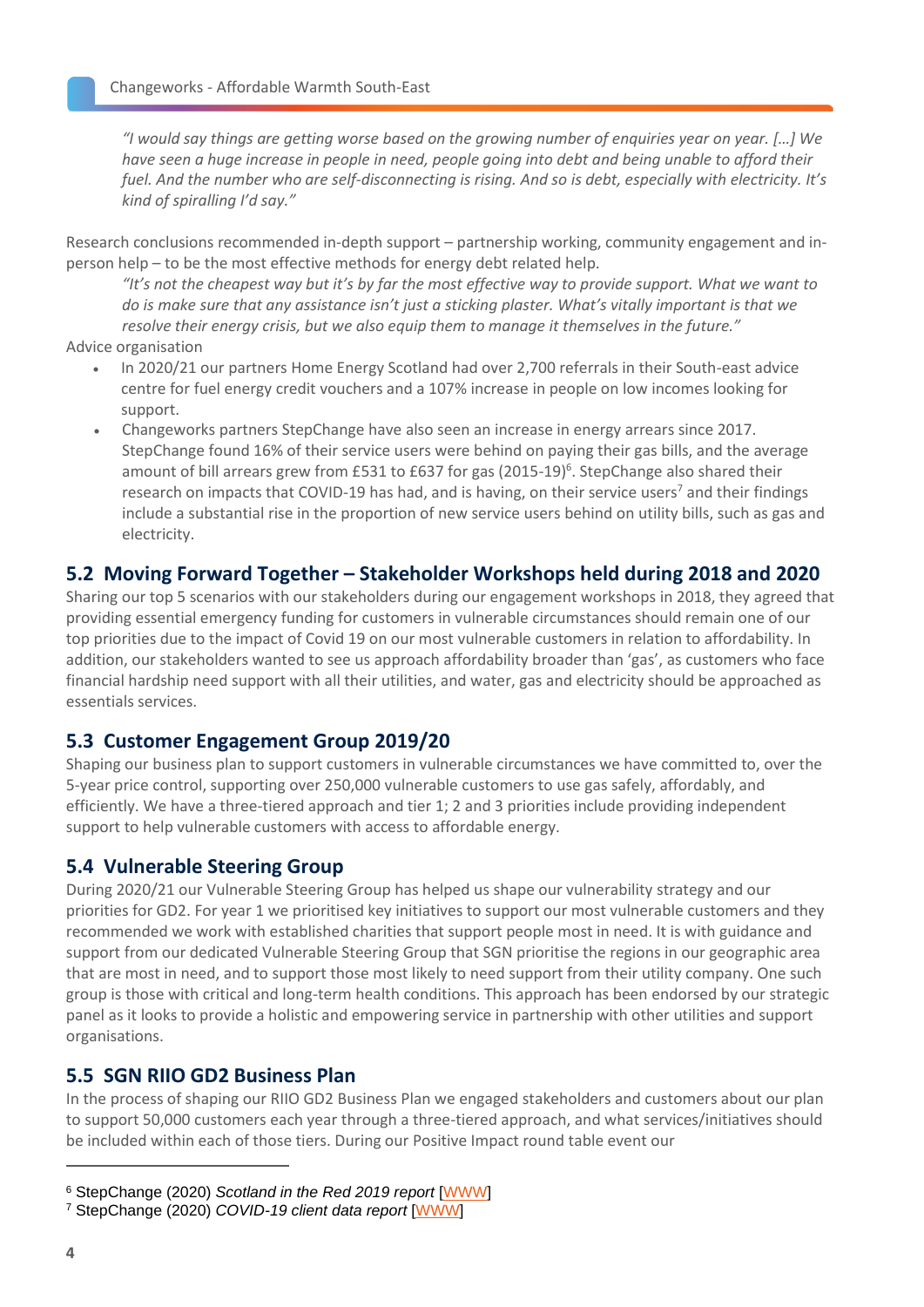stakeholders emphasised the importance of partnerships to increase the value of our allowance in generating positive outcomes for customers. Feedback from our Customer Service & Supporting Vulnerable Customer – Shaping the Business Plan Qualitative Workshops recommended tier-two initiatives should include supporting those most vulnerable to living in a cold and unhealthy home, as well as connecting with NHS prevention and community support teams.

## **6 Outcomes, associated actions, and success criteria**

### **6.1 Outcomes**

Affordable Warmth Advocacy will provide in-depth fuel poverty support to up to 1,126 vulnerable consumers in crisis (e.g. with fuel billing issues, fuel debt, pre-payment meter self-disconnections) and raise awareness of fuel poverty, energy advice top tips and the dangers of CO to at least 1,620 people across south-east Scotland. After support people will be able to heat their homes safely, efficiently, and affordably.

Affordable Warmth Advisors will deliver quality in-depth support to up to 1,126 people living in fuel poverty, providing advice on the following:

- energy efficient behaviours, including heating system advice
- energy efficient measures and how to access these e.g. Home Energy Scotland (HES) referral to access Warmer Homes Scotland and SGN Help to Heat support.
- how to tackle high fuel costs by better: understanding energy bills and meters, accessing discounts (e.g. WHD), accessing energy vouchers, tariff/supplier switching, and water efficiency
- support to untangle and resolve fuel billing issues
- fuel debt advocacy and signposting/referrals for wider debt advice
- access to hardship funds (where available)
- PSR sign-ups
- the dangers of CO and how to be safe
- tackling and preventing condensation and dampness
- signposting/referrals to wider support e.g. income maximisation advice, mental health support (e.g. Penumbra, Scottish Association for Mental Health, Health in Mind), Age Scotland.
- Changeworks will work closely with partners StepChange to provide holistic debt support through a crossreferral relationship. Last year 1,340 StepChange south-east Scotland clients had fuel debt. Our StepChange partnership will ensure clients receive specialist fuel debt support (Changeworks) and wider debt advice (StepChange). StepChange also signpost to the Mental Health Foundation.
- Changeworks will work with Scottish Association of Landlords to reach private rented tenants, promoting support to their 1,500+ members in the south-east.
- Changeworks will work closely with HES partners to ensure clients receive holistic energy support through a cross-referral relationship – in-depth billing and debt support (Changeworks) and access to grants/schemes for energy saving measures (e.g. through Warmer Homes Scotland) and wider advice on transport, water saving and renewables.

The project will also target and make fuel poverty, energy saving advice and dangers of CO information accessible to at least **1,620** people via various activities e.g. delivering briefings to front-line staff, attending relevant forums and networks to distribute information, articles in targeted newsletters, local bulletins, social media, and local radio. Changeworks has existing contacts for instance with Midlothian Financial Inclusion Network, Scottish Borders Council health and social care and NHS Healthy Living network.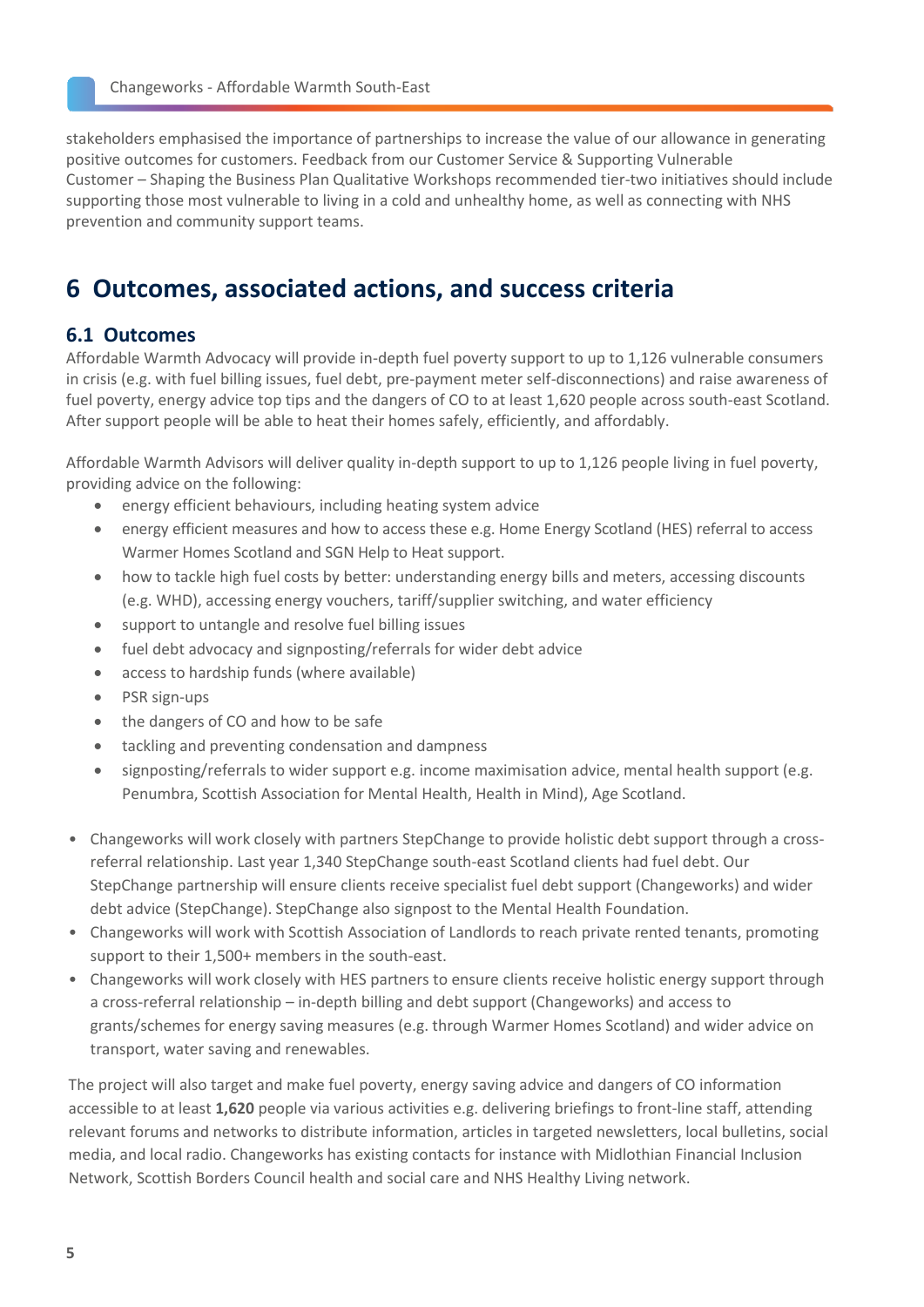### **Breakdown of outputs:**

|                                                                       | Yr1            | Yr2              | Yr <sub>3</sub>  |         |
|-----------------------------------------------------------------------|----------------|------------------|------------------|---------|
|                                                                       | 2022           | 2022/23          | 2023/24          | Project |
| Output<br>breakdown                                                   | Jan-Mar        | Apr-Mar          | Apr-Mar          | total   |
|                                                                       | Q <sub>2</sub> | <b>Full year</b> | <b>Full year</b> |         |
| Service users<br>supported by<br>Affordable<br><b>Warmth Advisors</b> | 126            | 500              | 500              | 1,170   |
| Service users<br>reached through<br>awareness raising<br>activity     | 180            | 720              | 720              | 1,680   |

## **6.2 Success criteria**

| Success criteria |                                    | Indicators                                                        |                                                                                                                                                        |                                                                                                                                               |
|------------------|------------------------------------|-------------------------------------------------------------------|--------------------------------------------------------------------------------------------------------------------------------------------------------|-----------------------------------------------------------------------------------------------------------------------------------------------|
| Stakeholder      | Impact                             | Outcome                                                           | <b>Client survey responses</b>                                                                                                                         | Advisor activity record                                                                                                                       |
| Service<br>users | Wellbeing<br>& Legacy              | Skills gained to maximise<br>opportunities to be affordably warm  | 80% service users receiving in-depth<br>support tell us they are:<br>following energy efficient<br>behaviour best practice<br>- warmer in their homes. | # referrals for grants for measures<br>(e.g. heating systems, insulation)<br># supported to set up energy<br>accounts best suited to needs    |
|                  |                                    | Reduced anxiety                                                   | 75% service users receiving in-depth<br>support tell us they are less worried<br>about their energy bills                                              | # people provided with an advice<br>leaflet/signposting to a mental health<br>organisation who can provide further<br>support                 |
|                  |                                    | Increased feeling of empowerment                                  | 80% service users receiving in-depth<br>support tell us they have increased<br>knowledge about how to deal with<br>energy issues                       |                                                                                                                                               |
|                  |                                    | CO safety                                                         | 80% service users receiving in-depth<br>support tell us they understand the<br>risks of CO                                                             | # provided with a new CO alarm                                                                                                                |
|                  |                                    | Priority Service Register access<br>improved                      |                                                                                                                                                        | # applicable service users informed /<br>referred PSR                                                                                         |
|                  |                                    | More manageable energy costs                                      | Service users receiving in-depth<br>support provide us with examples<br>(service user quotes)                                                          | # energy accounts set up<br># accessed suitable tariffs<br># accessed WHD<br>£ savings due to e/e measures<br>£ behaviour change savings      |
|                  | Financial<br>resilience            | Increased disposable income                                       |                                                                                                                                                        | £ saved from grants accessed, fuel<br>billing/debt issues resolved<br># referrals to income maximisation                                      |
|                  |                                    | Improved financial skills                                         | 80% service users receiving in-depth<br>support tell us they have increased<br>knowledge about how to deal with<br>energy issues                       |                                                                                                                                               |
| Fnvironment      | Climate change<br>mitigation       | Lifetime CO2 reduction resulting<br>from project activity         | 80% service users receiving in-depth<br>support report good energy<br>efficiency behaviours                                                            | Carbon saving metric associated<br>with advice delivery used<br>Carbon saving assumed from<br>referrals for measures<br>(Energy Saving Trust) |
| Partners         | Customer<br>journey<br>improvement | Evaluation used to continually<br>improve service user experience | 95% of service users receiving in-<br>depth support satisfied with service                                                                             | Satisfaction score separated out to<br>show PSR scoring from data<br>collected                                                                |
|                  |                                    |                                                                   |                                                                                                                                                        | Up to 2950 people aware of and/or<br>engaged and supported with energy<br>issues                                                              |
|                  | Collaboration                      | Hard-to-reach group in need of<br>support reached                 |                                                                                                                                                        | Data recorded about 1210 clients<br>supported through in-depth support,<br>e.g. demographics and<br>vulnerabilities                           |
|                  |                                    |                                                                   |                                                                                                                                                        | Service users receiving in-depth<br>support have vulnerability proxy                                                                          |
|                  |                                    | Joined-up working                                                 |                                                                                                                                                        | Cross-referrals<br>New partnerships / ways of working<br>formed                                                                               |
|                  | Employment                         | Staff employed on the project                                     |                                                                                                                                                        | Number of jobs created (i.e.<br>employed on project)                                                                                          |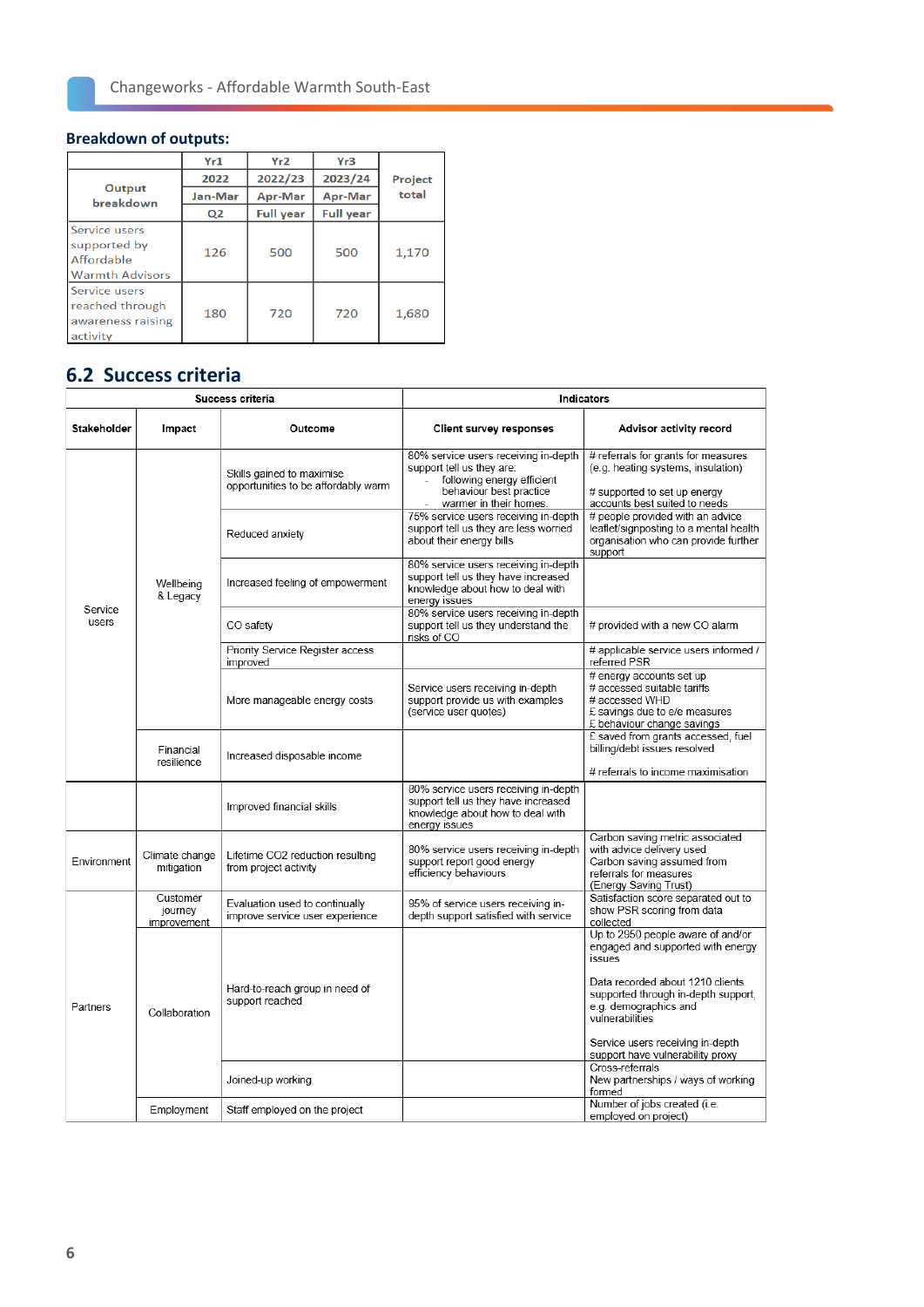## **7 Project Partners and third parties involved**

**Changeworks** is Scotland's leading environmental charity with 35 years' experience delivering solutions for low carbon living and empowering the most vulnerable people to be affordably warm.

Changeworks' Affordable Warmth Service is a specialist service supporting vulnerable people by providing holistic, bespoke, and in-depth energy advice to tackle fuel poverty. The team's approach is focused on empowering people to gain sustainable life skills to tackle issues themselves. Staff have the skills and experience to deliver robust outcomes:

- Scottish National Standards accredited to deliver Type 1 Utility Debts advice
- City & Guilds Energy Awareness and Renewable Energy certified (Level 3) and receive comprehensive inhouse training
- Disclosure Scotland checked and have training in: Child Protection, Protection of Vulnerable Adults, Lone Worker Safety, and Equalities

#### **Home Energy Scotland advice centre, South-east (HES)**

(Advice service funded by Scottish Government)

HES will refer suitable households for Affordable Warmth Advocacy support. HES will deliver joined-up delivery with Changeworks to ensure clients access holistic support that comprehensively tackles fuel poverty issues.

#### **Scottish Association of Landlords (SAL)**

(Landlord and letting agent membership organisation)

SAL will target private sector landlords to raise fuel poverty awareness and encourage project support information to be forwarded to tenants.

#### **StepChange (UK's leading debt charity)**

StepChange will work with Changeworks to deliver holistic support that helps individuals experiencing debt problems resolve issues and build financial resilience. StepChange will refer clients with energy arrears in the south-east to Changeworks to receive specialist fuel debt support and receive Changeworks referrals for clients with wider debt issues.

*"StepChange provides generalist energy arrears advice but does not hold specialist expertise to drill into the root causes of energy debt. We welcome the opportunity to refer clients to Changeworks who have this specialist knowledge and can offer our clients holistic support in this area."*

Relationship Manager, StepChange

#### **SPEN - Scottish Power Energy Networks** - DNO

## **8 Potential for new learning**

*Details of what the GDN(s) expect to learn and how the learning will be disseminated.* 

#### **Monitoring and evaluation**

The following activities will be in place to monitor and evaluate project progress and impacts (please see indicators in outcomes table above for more detail):

- Quantitative and qualitative service user outcomes and demographics/ vulnerabilities recorded/monitored
- Service user before-and-after-support surveys and follow-up calls
- In-bound and out-bound referrals from/to partners and other services recorded/monitored (e.g. for benefits advice, energy saving measures)
- Feedback, indicators, outputs, and outcomes reported on quarterly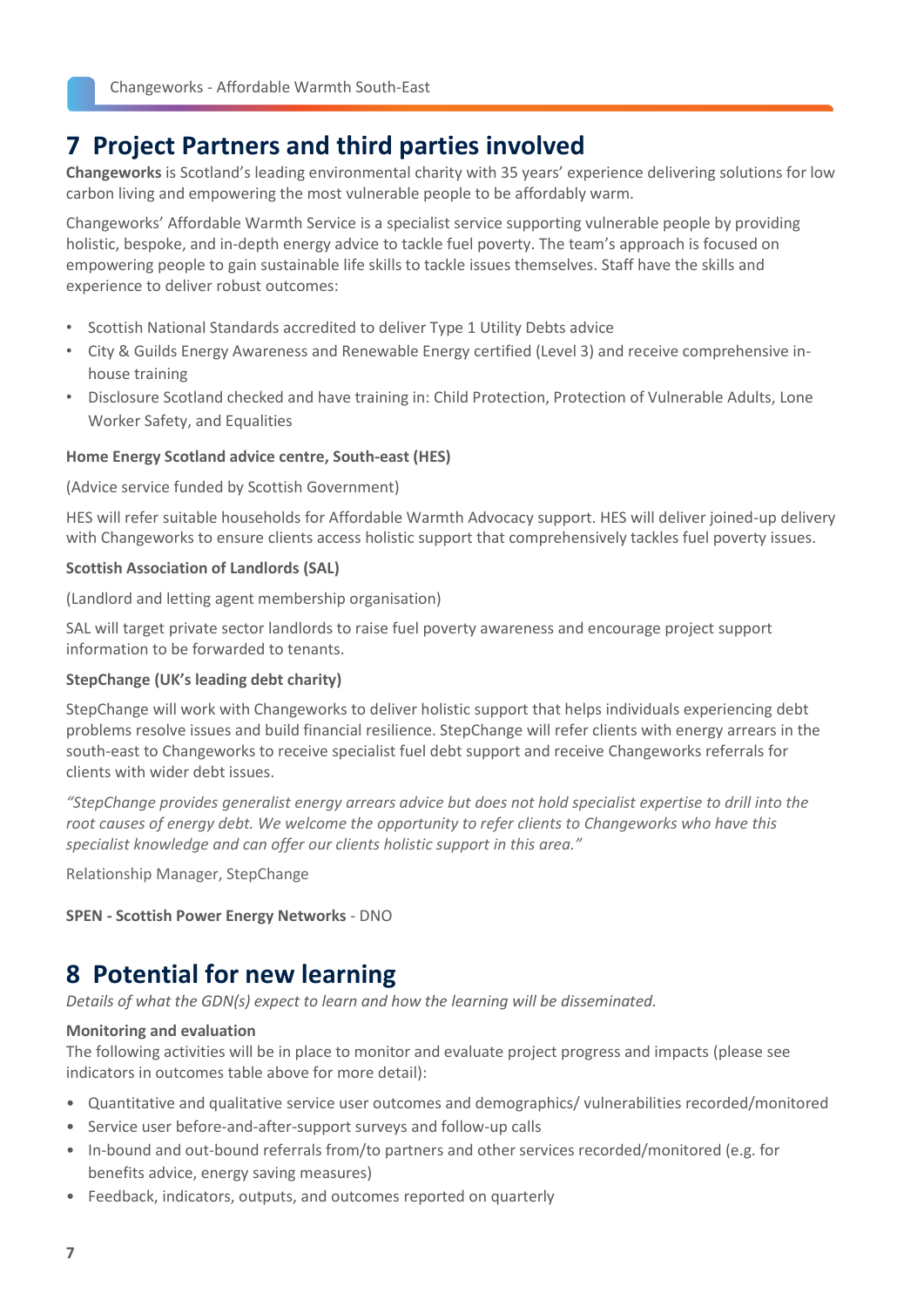• Project progress monitored: e.g. monthly Advisor 1-to-1s, quarterly partner meetings.

#### **Learning**

We are keen to learn from activity and for successes to be incorporated into future delivery and promoted to others. Below are opportunities we see for replication, learning and sharing:

- Partnership working will generate new joined up working practices and lessons learned to be replicated in future work.
- Evaluating delivery will support learnings and successes will be shared.
- Our Client Advisory Group<sup>8</sup> feedback will help shape activity and learnings shared.

Sharing of learnings will be disseminated via project progress/annual reporting, case studies, newsletters, website, briefings to organisations and to members across our relevant networks e.g. Energy Action Scotland, Scottish Federation of Housing Associations, local financial inclusion networks and at the annual showcase event.

## **9 Scale of VCMA Project and SROI calculations**

Referral outcomes: Target in depth support to 1126 clients over 2.5 years and 1620 people to sue energy safely, affordably, and efficiently. Marketing campaigns through various platforms will help broaden the reach of advice further.

Based upon recent programmes that followed a similar model we would expect to see customers who access the services achieve the following however we anticipate that with the nature of need we could expect higher representation in the PSR outcomes and income maximisation outcomes based upon working with this community of people in crisis. Performance against these assumptions will be monitored closely throughout the programme.

#### Social Value Measurement

In addition to the SROI independent report produced by SIA partners, working with leading social impact research consultancy Simetrica we have developed a bespoke social value bank of financial and wellbeing outcomes applicable to our services for vulnerable customers. We will continue to measure all the outcomes for patients using this approach, which is used to estimate social value based on best practice endorsed by HM Treasury for the evaluation of social policy and utilises values from the Treasury's 'Green Book' where applicable.

The project is currently forecast to deliver a positive SROI based on a subset of outcomes

## **10 VCMA Project start and end date**

#### **January 2022-March 2024**

Project starts in October 2022. We anticipate needing two months for project set-up – recruitment and training of Affordable Warmth Advisors. Service users will start to be supported from December.

Proposed costs and duration are for project delivery for just over 2.5 years initially (October 2021-March 2024). However, we would be keen to continue delivery beyond this period. We would welcome opportunities to build on successful outcomes and to use learnings to modify project approaches as necessary and apply to remain in SGN's VCMA portfolio of funded projects until 2026.

<sup>8</sup> Our clients are asked to join an Advisory Group to analyse our service – considering whether current methods of delivery are the most effective means of meeting the aims of the service, reaching its target service users, and enabling accessibility. Clients will be asked what might make the service more attractive to service users and alternative methods of delivery applied to current methods and reviewed for improvements.